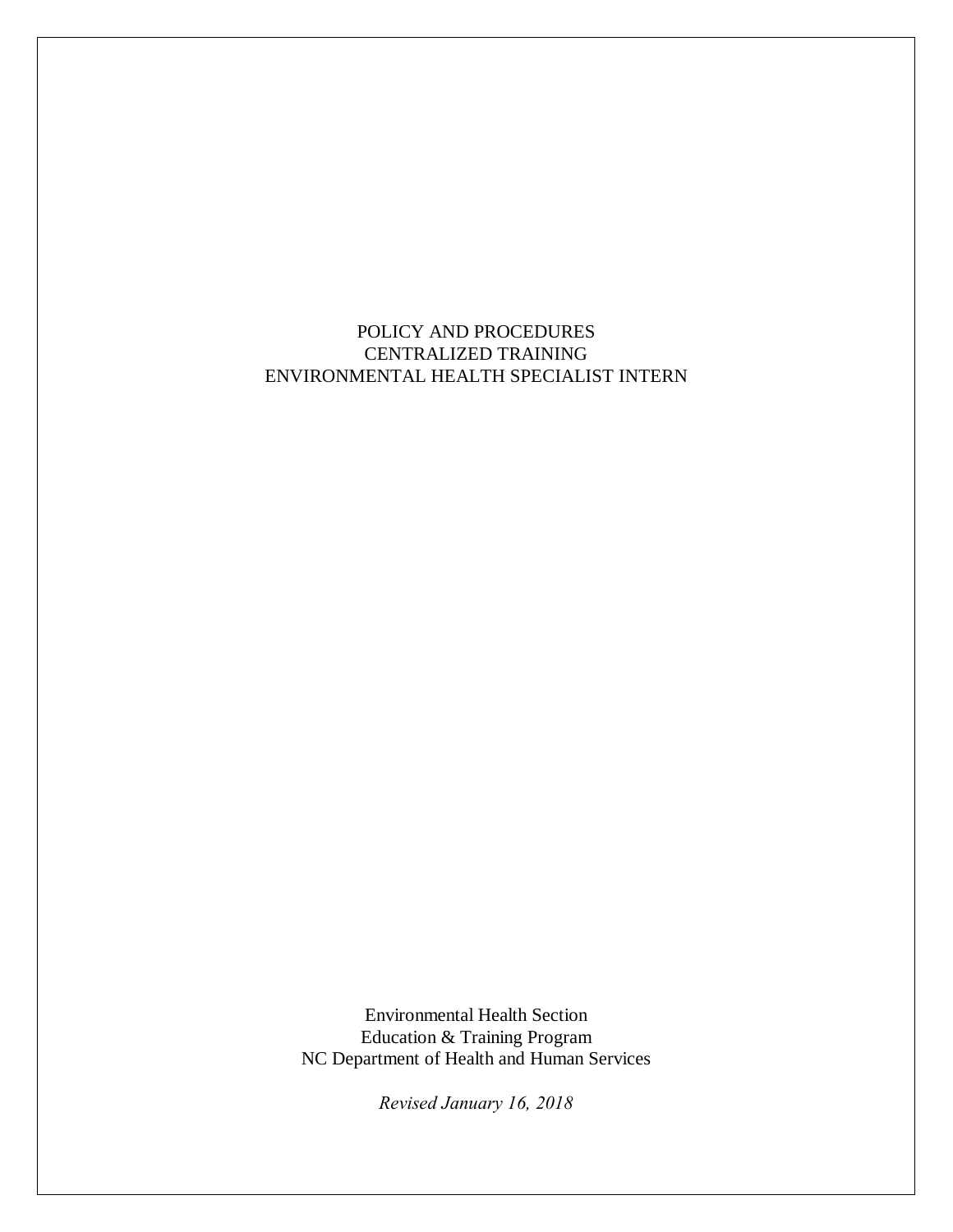# Statement of Purpose Centralized Training for Environmental Health Specialist Interns Environmental Health Section, Department of Health and Human Services

Centralized Training for Environmental Health Specialist Interns is required for all new environmental health specialist interns (**15A NCAC 1O .0102**).

**The mission of centralized intern training is to support the goals of the Environmental Health Section, to protect the health of the public, and to preserve the environment by providing:**

- ÿ **Training based on scientific knowledge of public and environmental health principles and regulations;**
- ÿ **Competency-based instruction leading to authorization to serve as an agent of the state;**
- ÿ **Training to promote consistent rule interpretation and enforcement;**
- ÿ **Skills for improving public education and communication; and**
- ÿ **Orientation to people and program resources to improve camaraderie and professionalism.**

This training program is designed to develop professionals dedicated to the mission of protecting the public health. This broad perspective requires interns to develop a basic understanding of all the topics covered in this program.

# **GENERAL INFORMATION**

- DATES: See Annual Schedule
- TRAINING SITE: Raleigh, North Carolina
- DRESS: Professional attire is expected. Shirts and slacks/skirts. NO flip-flops. NO jeans, or T-shirts, except on On-site Wastewater field trips. Outdoor wear is necessary for field trips - boots or waterproof shoes, jackets, hats, etc.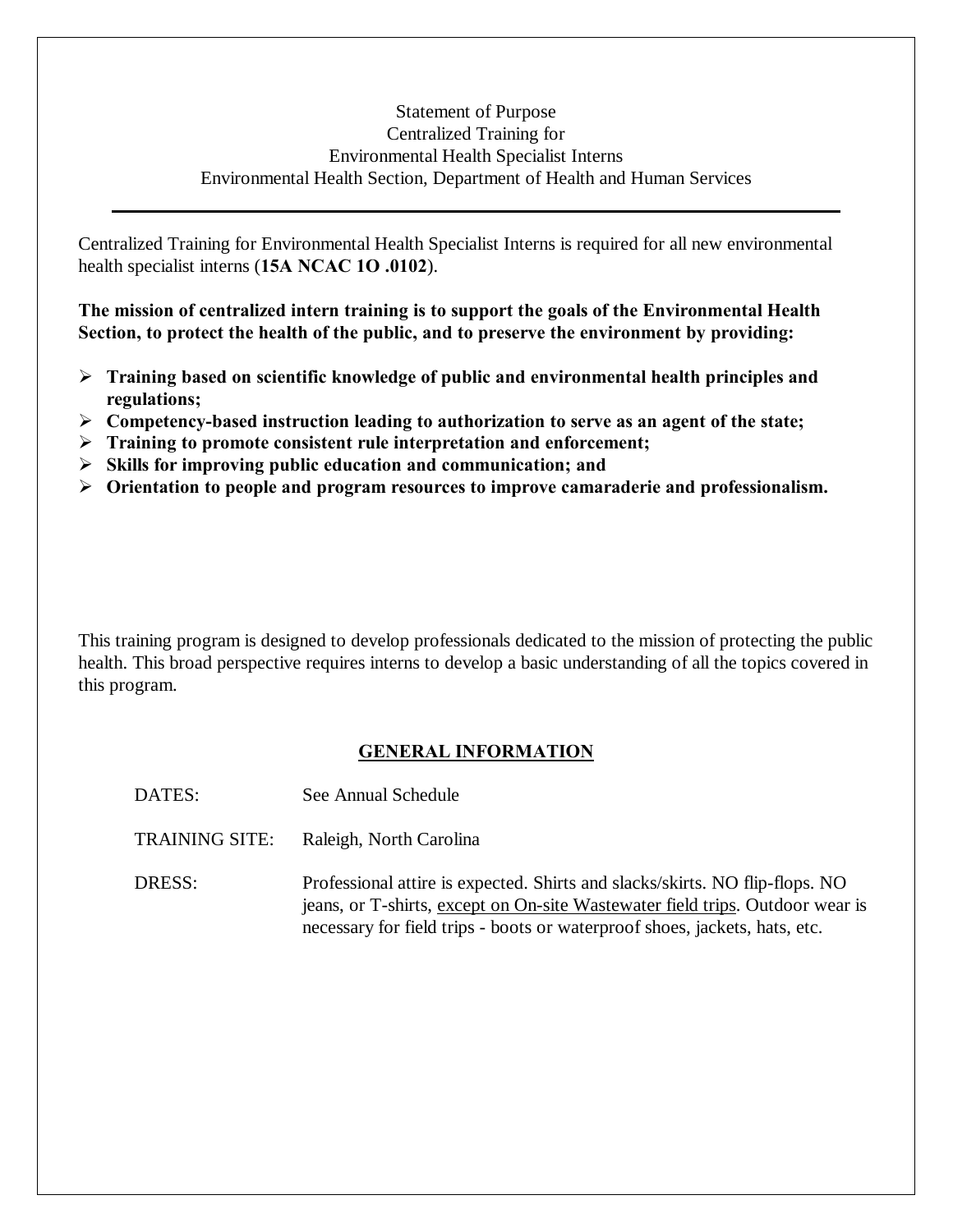## **INTERN REGISTRATION REQUIREMENTS**

### **Environmental Health Section:**

Complete and Return Registration Form to the Centralized Intern Training & Authorizations Programs. See posted CIT Registration Form.

# **REGISTRATION AS RS INTERN North Carolina Board of Sanitarian Examiners:**

Prior to training, an application for registration as a Sanitarian Intern should be submitted to the Board of Sanitarian Examiners. For more information, please contact the REHS Board, Administrative Assistant at:

PO Box 238 Efland, NC 27243

Phone: 910-304-1168 Fax: 910-304-1165 Email (new): rehs.board@dhhs.nc.gov

# **TRAINING PROGRAM CURRICULUM**

The curriculum covers six basic topics designed to provide an overview of public health and an introduction to professional skills needed for this position. In keeping with the mission for Centralized Training the main focus of the curriculum is twelve technical topics, with the greatest number of hours in those areas where the intern will be enforcing state laws and rules.

# **BASIC CURRICULUM TOPICS:**

| Overview of Public Health Mission | <b>Regulatory Law</b> | Ethics                 |
|-----------------------------------|-----------------------|------------------------|
| Principles of Prevention          | Interpersonal Skills  | Program Administration |

# **TECHNICAL TOPICS:**

Each technical topic is taught using the following guidelines:

- 1. What public health laws apply to each technical area;
- 2. How to interpret the rules (primary focus);
- 3. How to apply the rules in each technical area;
- 4. How to handle technical aspects of  $\ddot{\text{o}}$  authorization requests for service and complaints";
- 5. How to correctly use forms for each technical area;
- 6. How public health labs relate to the technical area, if at all;
- 7. Who to contact (person or agency) for assistance;
- 8. How to plan for disasters or emergency response;
- 9. Specific homework and tests are given for each technical area;
- 10. Post test is administered to students after each section.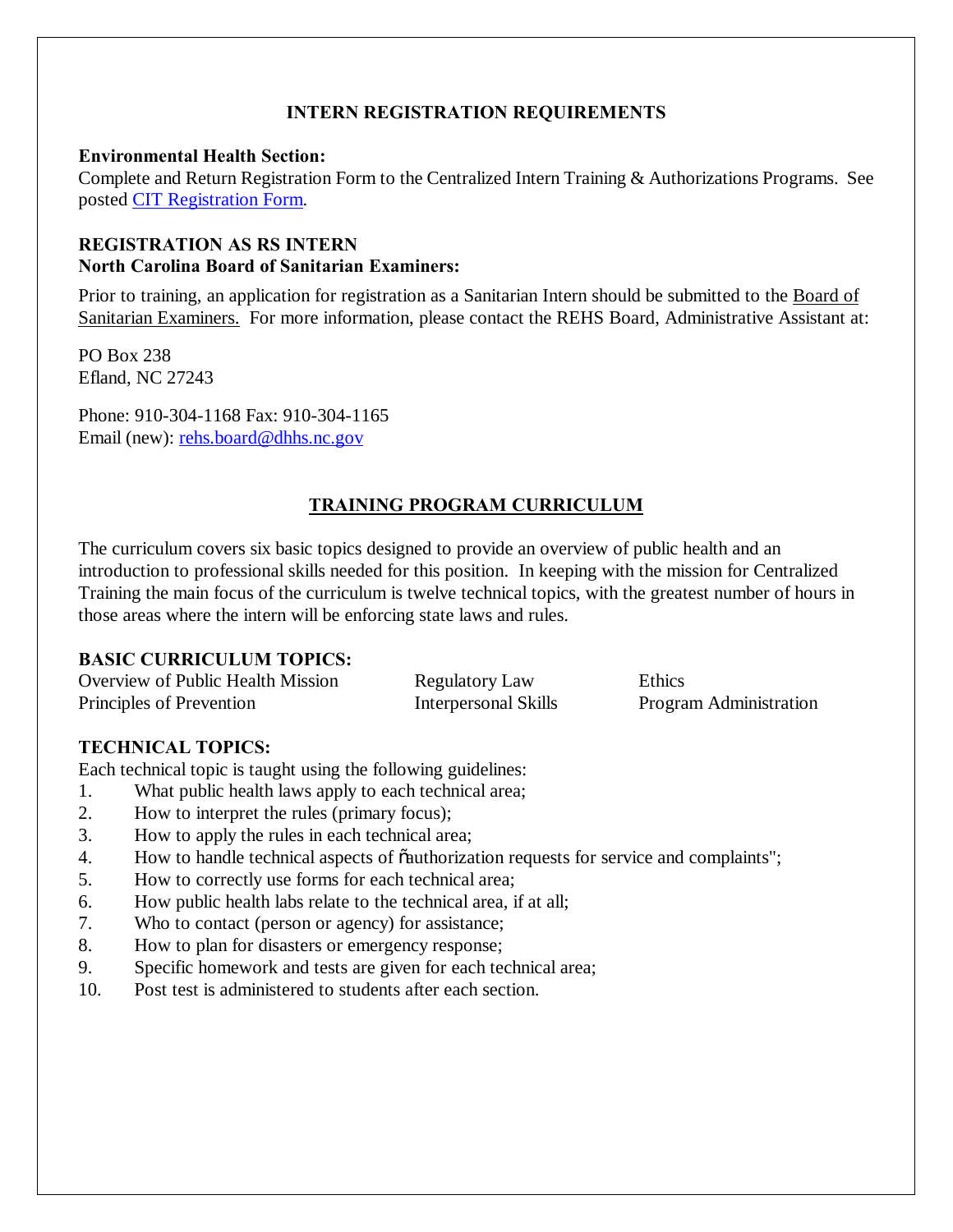# **CLASS FORMAT**

### **DAILY SCHEDULE: (Generally)**

Mondays - Thursdays 8:00 a.m. - 5:00 p.m. Fridays or the last day of the week 8:00 a.m. - 3:00 p.m.

### **CLASS ATTENDANCE:**

Attendance is mandatory for all classroom lectures and field experiences. The Education & Training Coordinator must approve all absences. Any missed classes are to be made up during the next training program at the expense of the health department! The intern must inform the training staff of all absences or intended late arrivals. If 20% of contact hours or more are missed in any one area authorizations will not be granted in that area.

## **HOMEWORK:**

The training will require homework and self-study. This work will be necessary to successfully complete exams and to obtain sufficient knowledge to perform career oriented tasks.

## **DISCIPLINARY ACTION:**

Environmental Health Specialist Interns are professionals and represent their county government during the training program and during their stay in Raleigh. Interns are expected to attend class, having prepared for class the night before. Any disciplinary action will be taken as follows:

1<sup>st</sup> occurrence: Informal meeting with the intern to discuss the issues and a verbal warning will be given.  $2<sup>nd</sup>$  occurrence: Written warning, with a telephone call to the interns' supervisor  $3<sup>rd</sup>$  occurrence: Dismissal from training program

### **BREAKS:**

Are worked into the daily agenda.

### **LUNCHES:**

Are worked into the daily agenda. Lunch is not provided. Each intern is responsible for their own lunch.

### **PHONE:**

Interns need to bring their own cell phone.

### **EMERGENCIES:**

In case of emergencies, a message can be left for the intern with a member of the Education & Training Program at 919.624.3110 or 919.707.5857

### **SMOKING:**

Smoking breaks must be taken in designated smoking areas.

### **PARKING:**

Parking is available at the training site.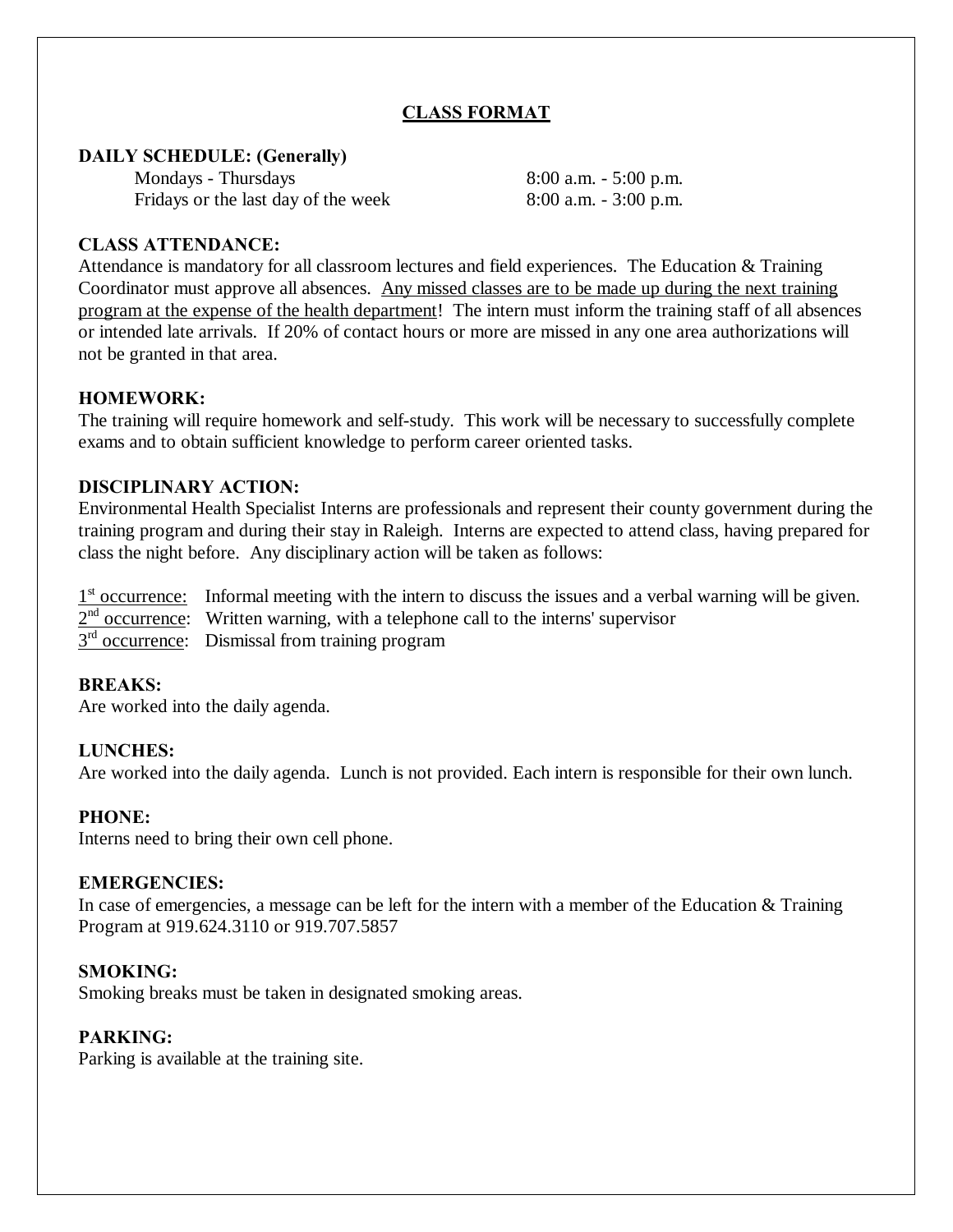# **TRAINING MANUALS:**

Below is a list of manuals needed for CIT training:

**General Module: Manual provided by CIT Rules**

**FPF Track: Manual provided by CIT** *Control of Communicable Diseases in Man Food Code* **Rules**

**OSWP Track Manual provided by CIT** *On-Site Wastewater Management: Guidance Manual* **Rules**

**Interns need a copy of all current rules from their supervisors. Read the rules before class. \*\*Always bring your copy of the rules being discussed to class with you!\*\***

#### **HOUSEKEEPING:**

Everyone is asked to contribute to the upkeep of the room. Keep your area clean!

### **EXAMS**

Interns will be required to take a minimum of two unit exams. Both the FPF track & OSWP track have Pre & Posttests. The Pre-tests are administered on the first day of the FPF track and the OSWP track. The Post-tests are administered on the last day of the track. Each one of the tests will also include material from the General Module. All of the training tests are closed book/note. The passing grade for the Post-test is 80%. If an intern does not pass the unit exams, he or she will be eligible to sit for the exam for a second time by appointment only. If the Post-test(s) are not passed on the second attempt with an 80% or better, then the intern will receive a non-satisfactory grade and will have to repeat that unit of training at the counties expense. Supervisors will receive intern grades for each unit upon request.

### **TEST EXEMPTIONS:**

There are no exam exemptions.

# **ORIENTATION PRIOR TO TRAINING**

To prepare for the training program, the intern is to complete a *Local Health Department Orientation Checklist* at his/her local health department. The checklist is to be completed during the three weeks prior to training with the Environmental Health Supervisor's review. The intern and the supervisor are to initial and date each activity completed. The Checklist is to be turned on the first day of training to the Education and Training Specialist**.** Intern training is not completed until the checklist activities are complete and the training staff has received the paperwork. In addition to the Orientation checklist there is a checklist for each module that must be completed prior to attending CIT, and on-line training materials that will be tested on the first day of each training module.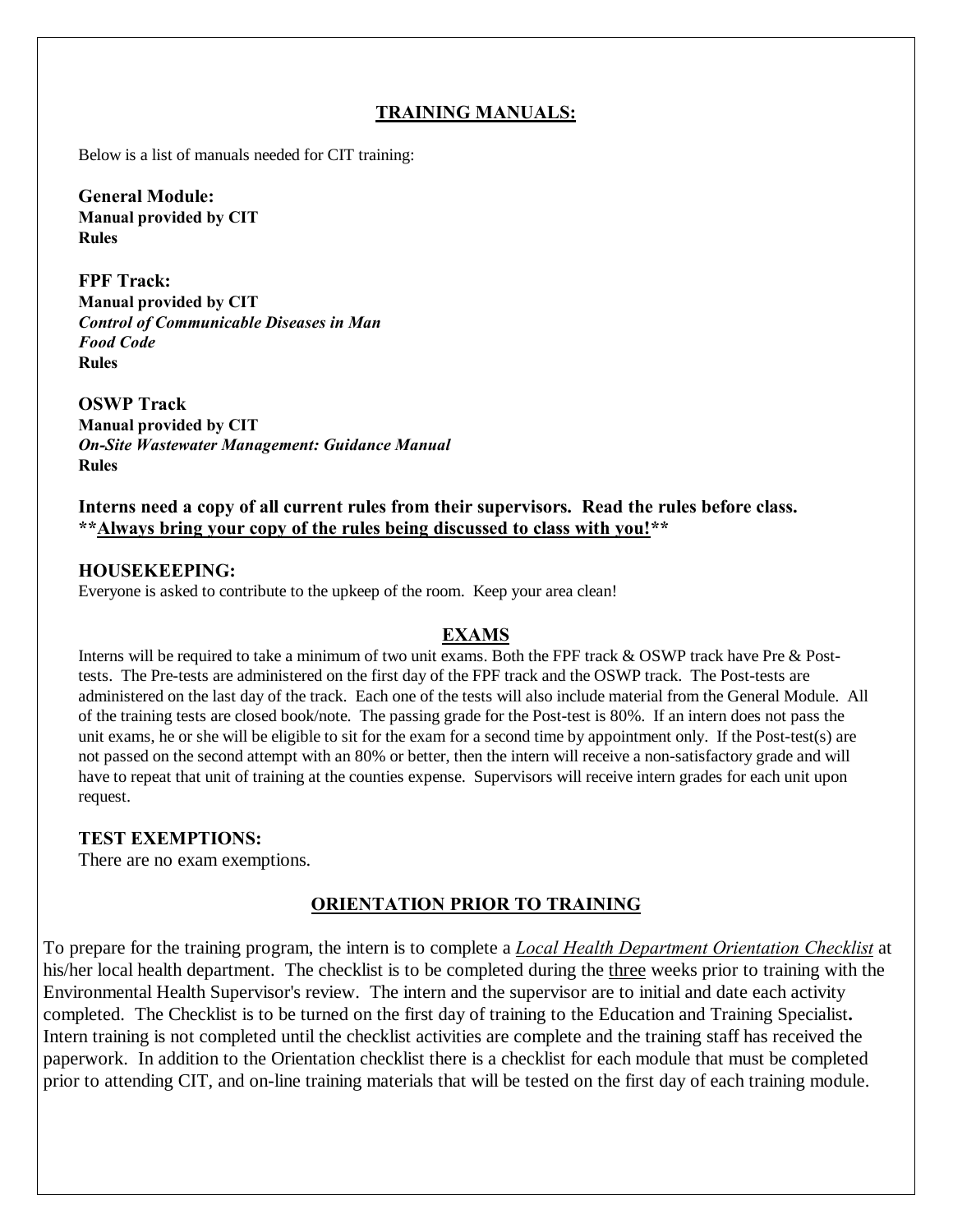# **EQUIPMENT**

Interns will need the following equipment/materials during the training program. **If the intern does not have necessary equipment, participation in the activity will be denied**. The make-up work must be completed during the next training class session. The training schedule will list, when items are needed for the various sections of the training. This will be provided to you approximately one week prior to the beginning of training.

Put health department name on all equipment!

Books & Materials needed include: See **Training Manuals** Section

### **FOOD, LODGING AND INSTITUTIONAL SANITATION:**

### **(Needed for Tier 4 Regional Field training only)**

Thermometer  $0-220^\circ$  F Dial top w/ metal stem

\_\_\_\_\_Thermolabels or meltstick or maximum registry thermometer

\_\_\_\_\_Test kit or strips for chlorine (iodine and quaternary ammonium if available)

\_\_\_\_\_Flashlight

\_\_\_\_\_12' measuring tape

### **PUBLIC SWIMMING POOLS (Needed for Tier 4 Regional Field training only)**

\_\_\_\_\_A pool test kit if available

#### **ON-SITE WASTEWATER PROGRAM: (Needed for the In-Class portion & the Regional Field training)**

| Auger - Mudhead                       | <b>Munsell Color Chart</b>                   |  |
|---------------------------------------|----------------------------------------------|--|
| Knife/rock hammer or pick             | Field Book for Describing and Sampling Soils |  |
| Water bottle for wetting soil samples | 12' measuring tape                           |  |
| 100' measuring tape (fiberglass)      | 2" Ring Binder                               |  |
| Engineer scale                        |                                              |  |
|                                       |                                              |  |

Engineers level/tripod and measuring rod will be needed:

Please bring if available. We need about 8 total to do our field exercise.

# **PERSONAL EQUIPMENT**

\_\_\_\_\_Clipboard, metal with cover \_\_\_\_\_Calculator \_\_\_\_\_Rain gear (if needed)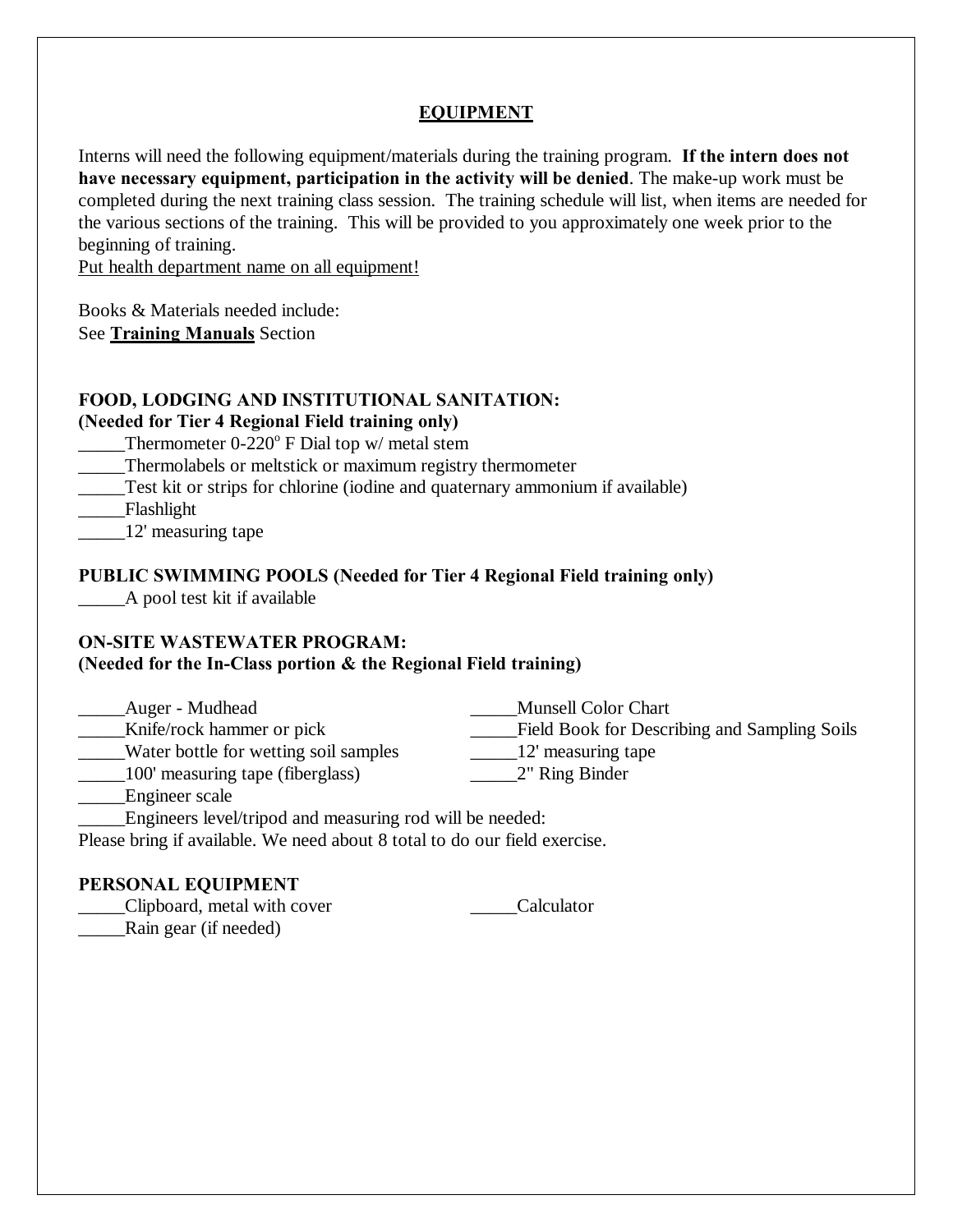# **MEAL AND MILEAGE REIMBURSEMENTS**

- 1. The local Health Department will be reimbursed once at the completion of the general module and one full track. If the intern is going to attend both tracks consecutively, reimbursement will be processed after the completion of the entire training period. The counties will need to submit a standard DHHS form #4125 to the EH Section, DPH, DHHS. The reimbursement check will then be issued to the Health Department, if funds are available. Interns will not receive any payments directly from the EH Section.
- 2. It's the Health Departments' responsibility to provide monetary advance and/or reimbursement to their employees. Interns are encouraged to speak with their supervisors regarding reimbursement issues prior to training.
- 3. A local Health Department with an intern who does not complete training will be reimbursed for only those days that the intern was in attendance. The check will be issued as soon as possible after the course has ended if funds are available.
- 4. Should an intern change county of employment during training, it is the responsibility of the hiring Health Department to notify the Environmental Health Section of the date of transfer. The Section will prorate payments so that each Health Department will receive an appropriate portion of the reimbursement.
- 5. Health Departments with interns staying in hotels will be reimbursed for lunch and dinner for only the days the intern attended. This will account for their meals for Monday through Thursday, provided that the course starts before noon. We do not pay for lunch or dinner on the last day of training during a week, or if the course starts after the noon hour; unless the last day of the weeks  $\phi$  training concludes after 1PM. The lodging facility will provide breakfast. The Section will pay for dinner on Sunday night if the local Health Department is more than 150 miles from the training site, if the course starts before noon.
- 6. Mileage for one roundtrip from the local Health Department will be included in the reimbursement for interns who stay in Raleigh in a hotel.
- 7. Commuters do not get reimbursed for meals or mileage.
- 8. Interns who are employed in a Health Department that is more than 35 miles away but choose to commute will be reimbursed for only one roundtrip mileage from the local Health Department to Raleigh.

Please know it is best to contact the Centralized Intern Training & Authorization Programs for the latest reimbursement allowances, and or refer to the annual consolidated agreement.